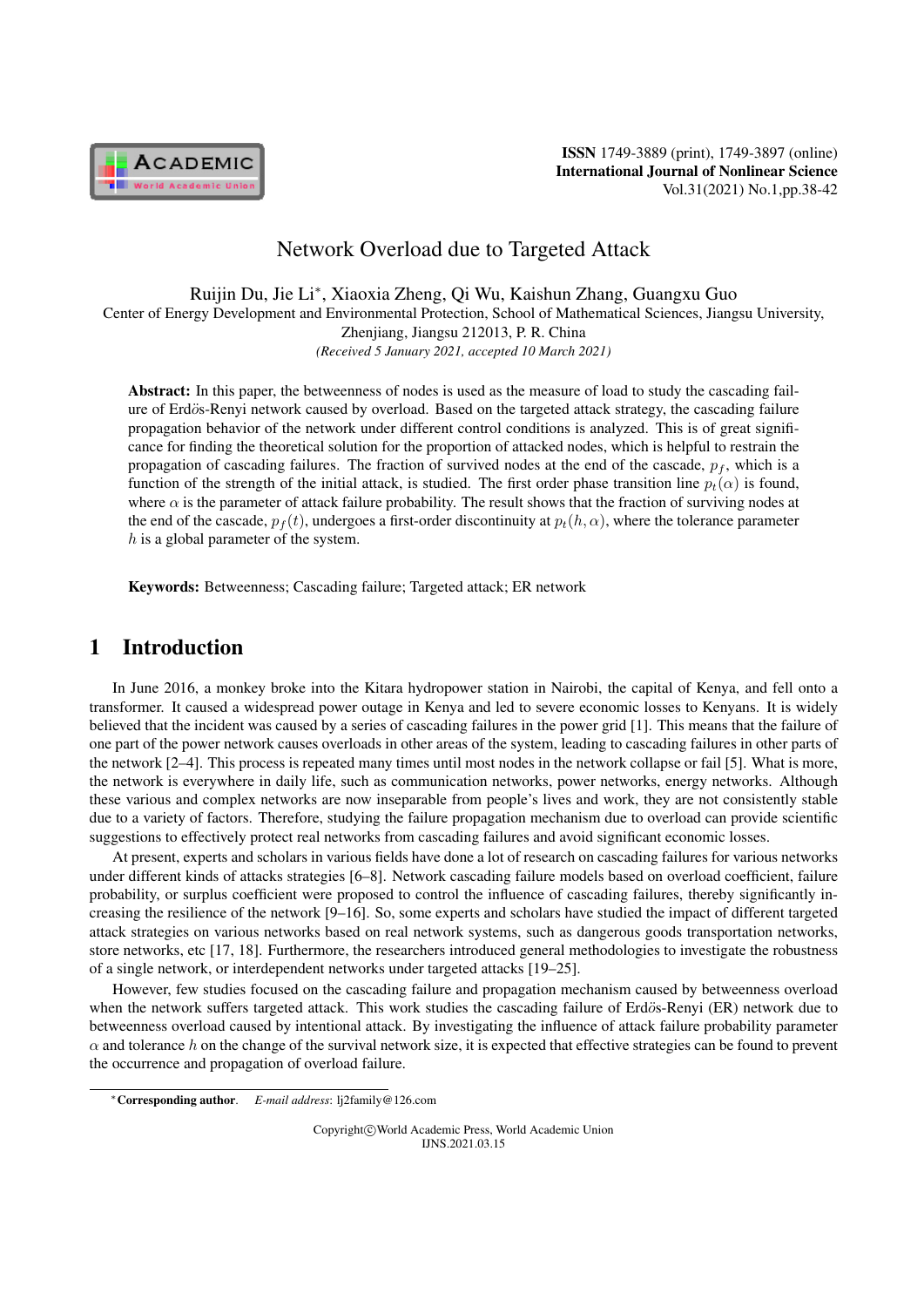

Figure 1: The surviving network size and number of cascades for an Erdös-Renyi network as a function of  $p$  for  $N =$ 10000 nodes. The size of the network drops suddenly at  $p_t = 0.761$ , when  $k = 5$ ,  $h = 2.5$  and  $\alpha = 2.5$ .

#### 2 Model and General Results

Targeted attacks usually attack nodes with certain properties, such as nodes with the maximum degree or minimum degree [23, 24]. The probability of attack failure for node  $k_i$  is  $W_\alpha(k_i)$ , where  $\alpha$  is the parameter of attack failure probability. The expression is as follows [11, 20, 25]:

$$
W_{\alpha}(k_i) = \frac{k_i^{\alpha}}{\sum_{i=1}^n (k_i^{\alpha})}, \alpha \in (-\infty, +\infty).
$$
 (1)

When *α >* 0, nodes with a higher degree are more vulnerable and intentionally attacked. When *α <* 0 , nodes with higher degrees are defended so that those nodes have a lower probability to fail. When  $\alpha = 0$ ,  $W_0 = \frac{1}{N}$ . Each node has the same probability of being attacked [12, 20].

Here the Motter-Lai model [5, 9, 10] is used to explore the effect of targeted attack on ER network due to betweenness overload. The betweenness value reflects the importance of the node in a network system. A network is constructed and  $b_i^0$  is defined as the initial betweenness of nodes *i*. Here set  $B_i = (1 + h)b_i^0$  as the maximum betweenness that a node can withstand, where *h* , the tolerance parameter, is a global parameter of the system.

The fraction 1 − *p* of nodes in the network is failed due to targeted attacks, and the betweenness of each node in the remaining network will be recalculated. The node is removed if its betweenness is greater than *B<sup>i</sup>* , then recalculate the betweenness of nodes in the remaining network. This process is continued until the nodes in the network no longer fail due to overload, then the number of surviving nodes  $p_f(\alpha)$  is finally determined. The network is intact, and most of the surviving nodes belong to a giant component *p∞*. The remaining surviving nodes are separated from the giant component *p*<sup>∞</sup> and will have very low betweenness, because they connect to fewer nodes [5]. Since these nodes do not contribute to the global connectivity of the network, only nodes in the giant component are focused. When  $p < p_t$ , the giant component  $p_{\infty}$  disappears, but the fraction of survived nodes  $p_f$  remains finite. We will study numerically the effects of targeted attack on the network, exploring the parameter values leading to the collapse of the network.

We study the network behavior when the attack size is close to the "threshold attack *pt*" [5]. The attacked network will survive when  $p > p_t$ . On the contrary, the network will collapse. After the initial attack, the betweenness value of the node that ends at the highest betweenness is close to its limit, and the network will fail. At this point, the failure of one node can cause the collapse of the whole system. The attack creates conditions for the cascade, and the cascading failures will not end until the network is collapsed.

This paper mainly studies ER network,  $G(n, \rho)$ , which is a network with *n* nodes, and any two nodes are connected independently by probability  $\rho$ . Since the network has *n* nodes, there are at most  $C_n^2$  edges in the network, and the possibility of each connected edge is *ρ*. Thus the expectations of edges in ER network *G*(*n, ρ*) can be calculated as [26]:

$$
C_n^2 \rho = \frac{2\rho}{n(n-1)}.\tag{2}
$$

For typical tolerance  $h = 2.5$  and  $\alpha = 2.5$ , we find that, as a function of the size of the initial attack  $(1 - p)$ , the network undergoes a first-order phase transition at a value of *p* denoted as *pt*. At this point, even the failure of one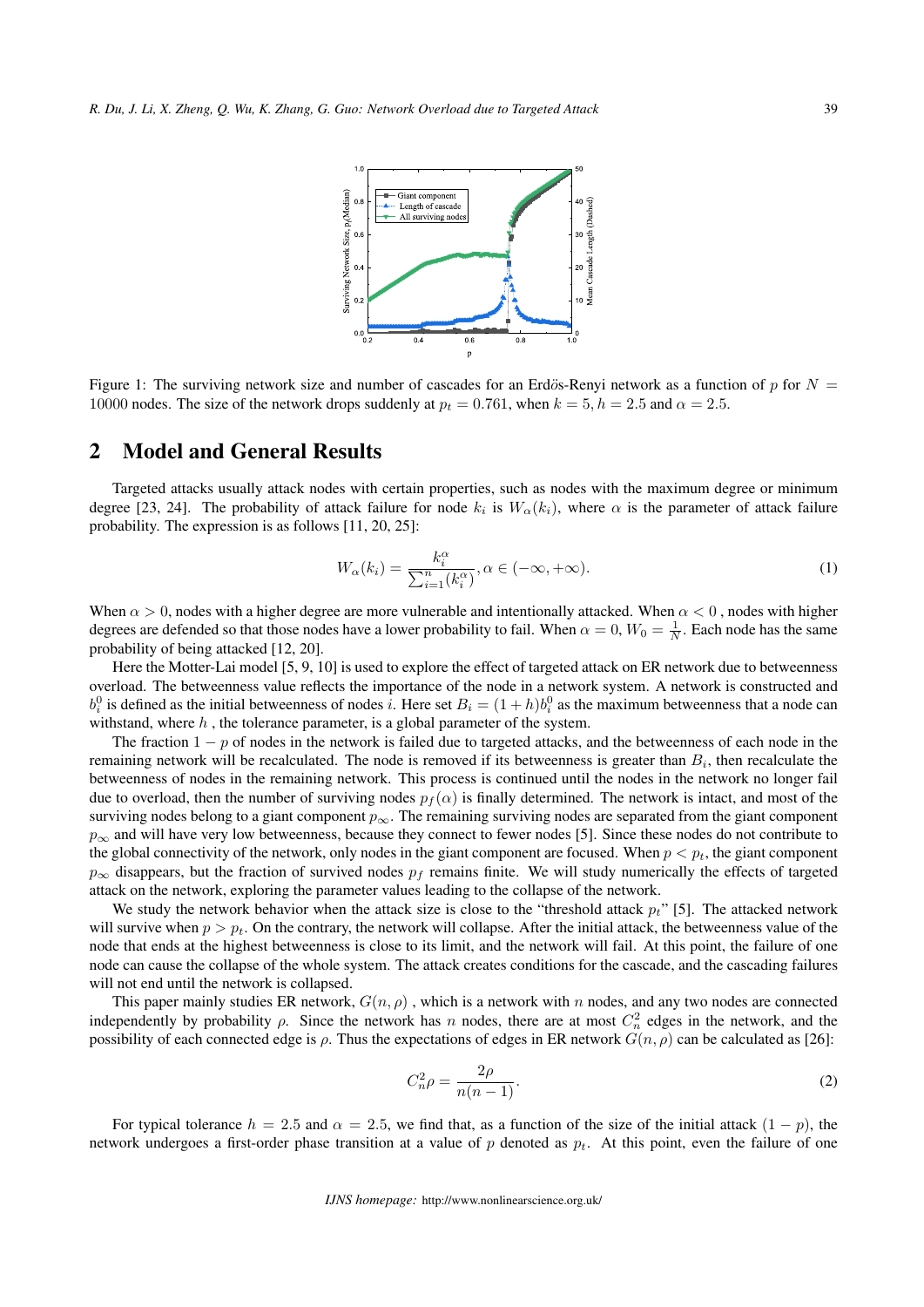

Figure 2: The size of the giant component under targeted attack in Erdös-Renyi network by adjusting the attack probability parameter  $\alpha$  and tolerance  $h$ .



Figure 3: The minimum initial survivability of a catastrophic attack  $p_t$  as a function of the tolerance  $h$  in Erdös-Renyi network.

additional node can lead to a series of failures that cause the network to be destroyed (Figure 1). The fraction of nodes in the giant component after cascading failure can be found because of the first-order phase transition [5]. Besides, we can find numerical value  $p<sub>t</sub>$  in the areas of two peaks. They represent the size of the large and small fraction surviving nodes, and they are equal when the first-order transition occurs [19].



Figure 4: The minimum initial survivability of a catastrophic attack  $p_t$ , as a function of tolerance  $\alpha$  in Erdös-Renyi network.

The relationship between the size of the threshold initial attack  $p_t$ , tolerance  $h$  and  $\alpha$  of ER network is studied. Fig. 2 shows the data with different values of *h* and *α* in the case of ER network. To explore how the size of the initial attack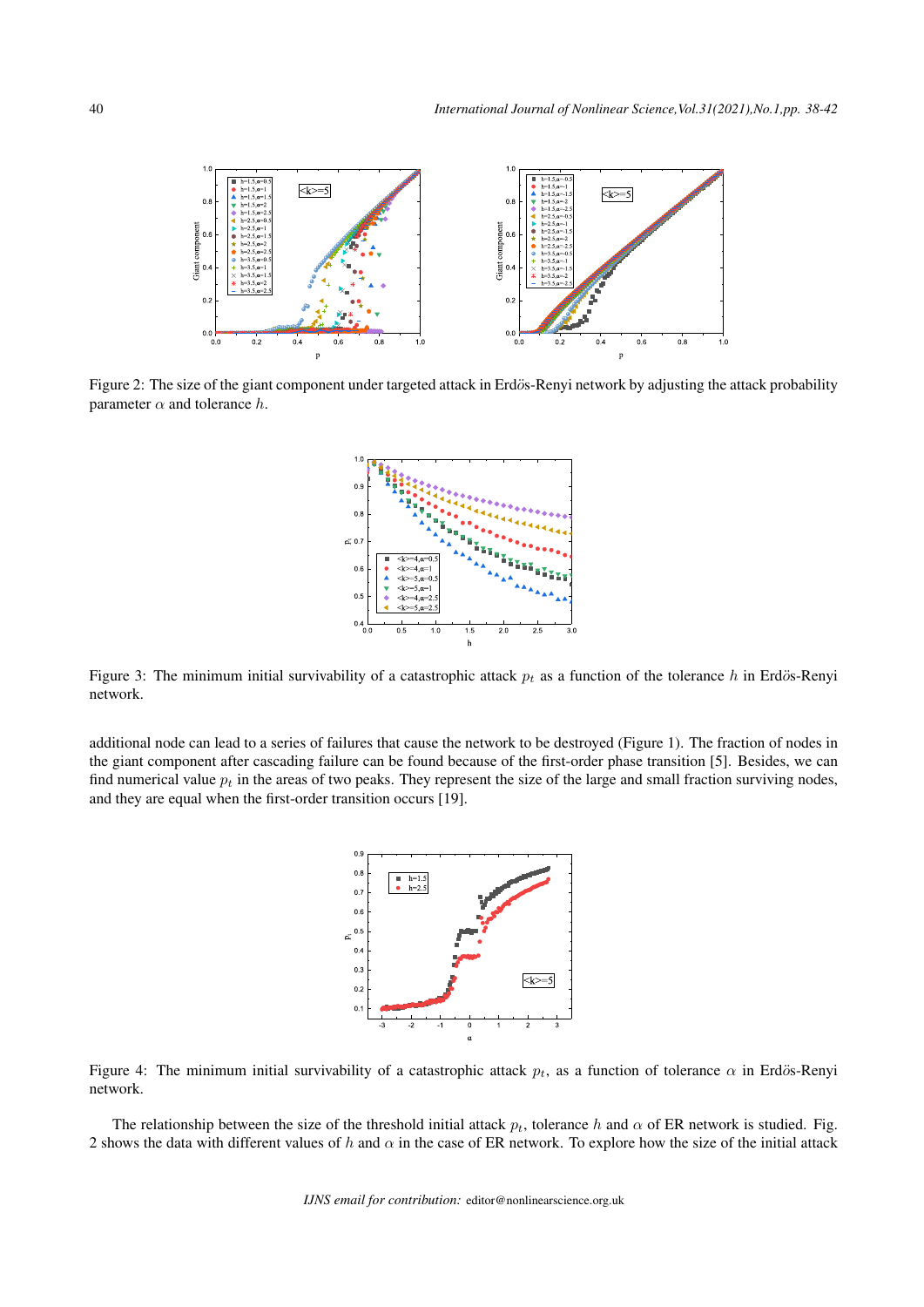$p_t$  depends on the values of tolerance *h* and  $\alpha$  well, ER networks with the same total number of nodes and average degree but different *h* and  $\alpha$  are applied for the study. We find that the threshold initial attack  $p_t$  decreases as *h* increases at the same  $\alpha$ . The higher the initial attack  $p_t$ , the worse the robustness of the network.

In addition, the influence of the increase in tolerance parameter *h* on the threshold initial attack *p<sup>t</sup>* for networks with different average degrees is investigated. As we expected, as the tolerance  $h$  increases, the threshold  $p_t$  of the network with the same  $\alpha$  but greater average degree decreases, that is, the network becomes more resilient, as shown in Fig.3. Fig.4 demonstrates that as  $\alpha$  increases, the threshold initial attack  $p_t$  of network with the same average degree and smaller *h*, becomes larger, that is to say, the system becomes less robust.



Figure 5: The mean betweenness of nodes as a function of p for Erdös-Renyi network.  $B_0(k)$  is the mean betweenness of nodes with degree *k*.

In ER network, because nodes have different degrees, and initial loads, they also have different maximum loads. For nodes with low initial degrees, their betweenness values are small, thus the maximum load is relatively low. As shown in Fig. 5, the initial attack cause the ratio of low-degree nodes to increase more than the high-degree nodes. Therefore, in the initial stage of the cascade process, the low-degree nodes fail first, and then cause the network to fragment further.

#### 3 Conclusion

We have studied the effect of targeted attack on ER network due to betweenness overload. *h* and *α* play important roles in controlling the propagation of Erdös-Renyi network cascading. When other conditions remain unchanged, the greater the tolerance *h*, the less likely the cascading failure will occur; on the contrary, the greater the possibility of failure. If other conditions are stable, an increase of  $\alpha$  will make the system more vulnerable.

The degree of the node is the main factor that determines its betweenness and overload risk. This shows the vulnerability of nodes with more neighbors and nodes with lower initial degrees in ER network. The result gives us a better understanding of the critical point of the phase transition from the first order to second order, as well as the influence of network degree, degree distribution, network size, and tolerance parameters on network stability. The initial degree *k*, attack failure probability  $\alpha$  and tolerance h can be adjusted to control the cascading failure spread of ER network to avoid collapse.

#### Acknowledgments

This research is supported by grants from the National Natural Science Foundation of China (Grant Nos. 71974080, 61973143, 71690242 and 11731014), the National Key Research and Development Program of China (Grant No. 2020Y-FA0608601) and Student Research Project of Jiangsu University (Grant No. 19A279).